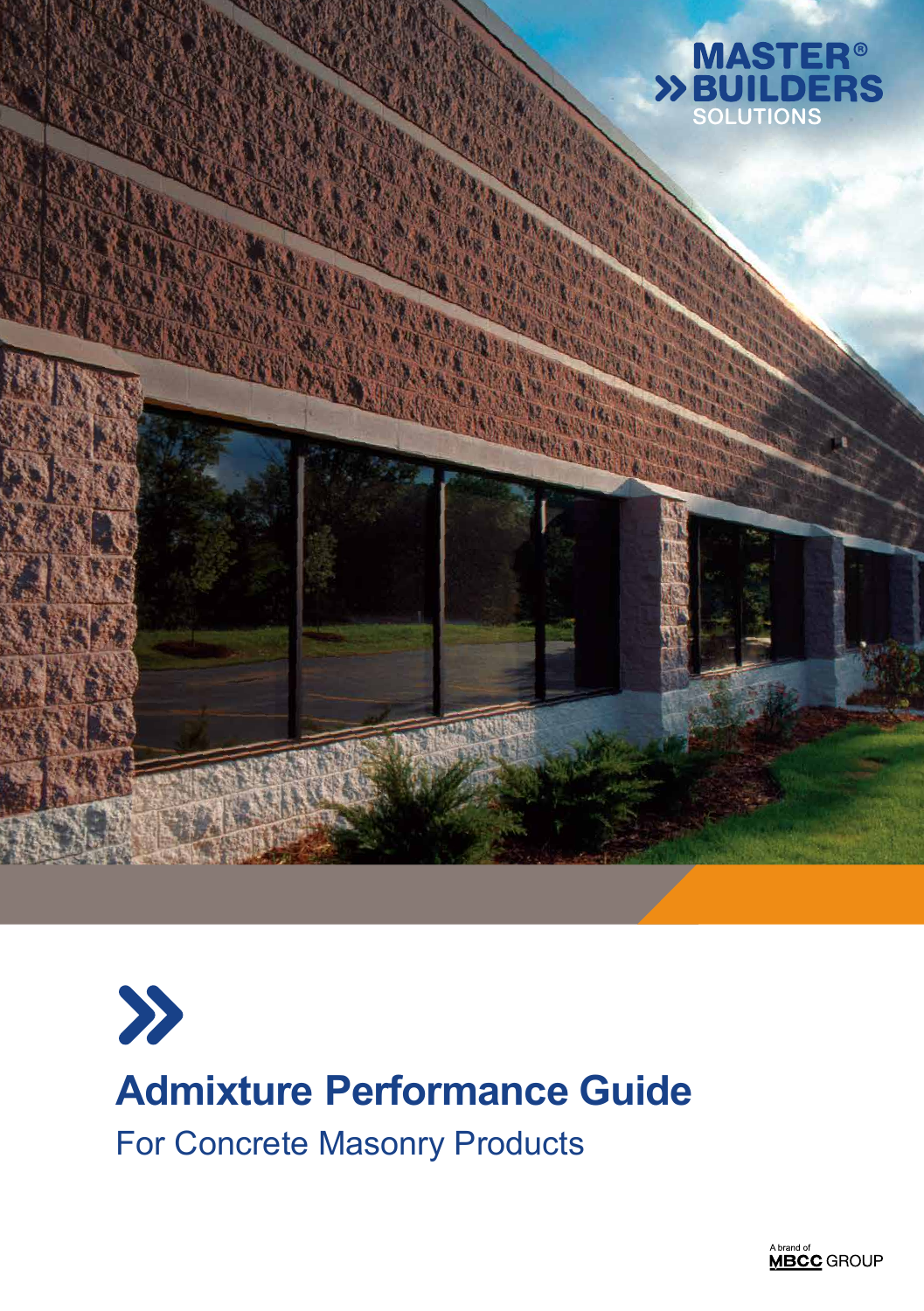*Master Builders Solutions offers admixtures to help producers of concrete masonry units, pavers and segmental retaining wall units achieve improved production efficiencies and product performance, reduced mixture cost and increased profitability.* 

*This guide shows the relative performance of various admixture products in comparison to a reference mixture. Depending on the local concrete materials and mixture proportions used, actual performance may be different from the performance indicated in this guide. Contact your local sales representative for additional information on our value-added programs or the performance of Master Builders Solutions brand admixtures with your concrete materials and mixtures.*





Best Performance Better Performance Good Performance

# **Admixture Performance Guide**

for Concrete Masonry Products\*

#### **Profitability Improvement Properties**

Potential Cement Reduction Potential Pigment Reduction Lower Cost Per Unit

### **Production Improvement Properties**

Enhanced Cement Dispersion Enhanced Pigment Dispersion • Improved Material Flow and Compaction Reduced Cycle Time/Faster Production Reduced Product Defects During Cubing Extended Life of Product Molds

#### **Concrete Texture Properties**

No Swipe Texture Light to Moderate Swipe Texture Moderate to Heavy Swipe Texture

#### **Performance Improvement Properties**



**MASTER >>BUILDERS** \*\* Dry powder **www.master-builders-solutions.com/en-us** 

Increased Strength Reduced Water Absorption Reduced Efflorescence Improved Color Vibrancy • Added Visual Appeal Increased Freeze/Thaw Durability ASTM E 514 Wind Driven Rain Test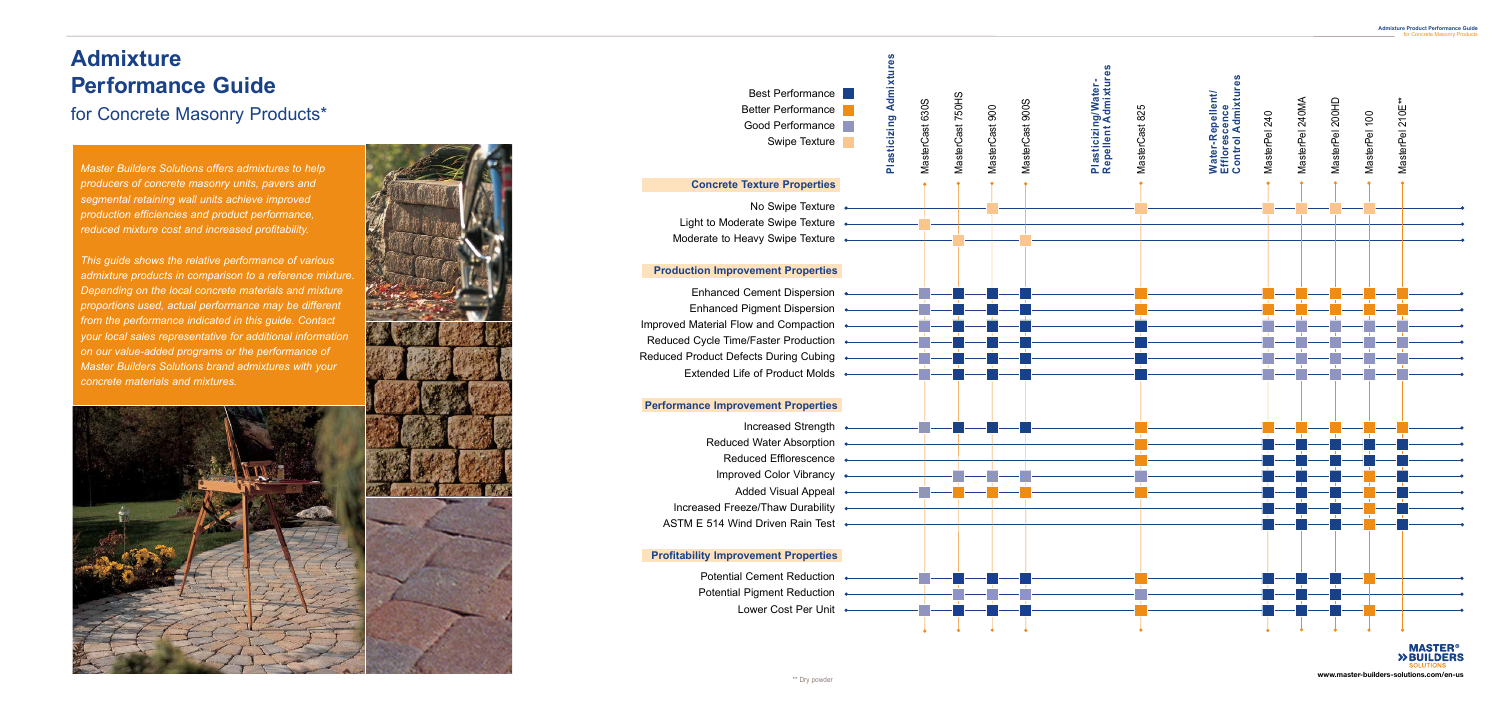## Recommended Dosages

|                                                         | <b>Dosage</b>                                                                                                       |
|---------------------------------------------------------|---------------------------------------------------------------------------------------------------------------------|
| <b>Plasticizing Admixtures</b>                          | fl oz/cwt<br>$mL/100$ kg)                                                                                           |
| MasterCast 630S                                         | $3 - 8$<br>$(195 - 520)$                                                                                            |
| MasterCast 750HS                                        | $2 - 5$<br>$(130-325)$                                                                                              |
| MasterCast 900                                          | $2 - 12$<br>$(130 - 780)$                                                                                           |
| MasterCast 900S                                         | $2 - 12$<br>$(130 - 780)$                                                                                           |
| <b>Plasticizing/Water-Repellent Admixtures</b>          | fl oz/cwt<br>(mL/100 kg)                                                                                            |
| MasterCast 825                                          | $1 - 16$<br>$(65-1040)$                                                                                             |
| <b>Water-Repellent/Efflorescence Control Admixtures</b> |                                                                                                                     |
| MasterPel 240                                           | 1-5 fl oz/cwt<br>(65-325 mL/100 kg)                                                                                 |
| MasterPel 200HD                                         | 2-6 fl oz/cwt<br>(130-390 mL/100 kg)                                                                                |
| MasterPel 240MA                                         | One 6 fl oz (177 mL) pouch<br>per two bags or 2 ft <sup>3</sup> (0.06 m <sup>3</sup> )<br>of cementitious materials |
| MasterPel 100                                           | 3-8 fl oz/cwt<br>(195-520 mL/100 kg)                                                                                |
| MasterPel 210E                                          | 0.2% to 0.5% of cementitious<br>materials by mass                                                                   |